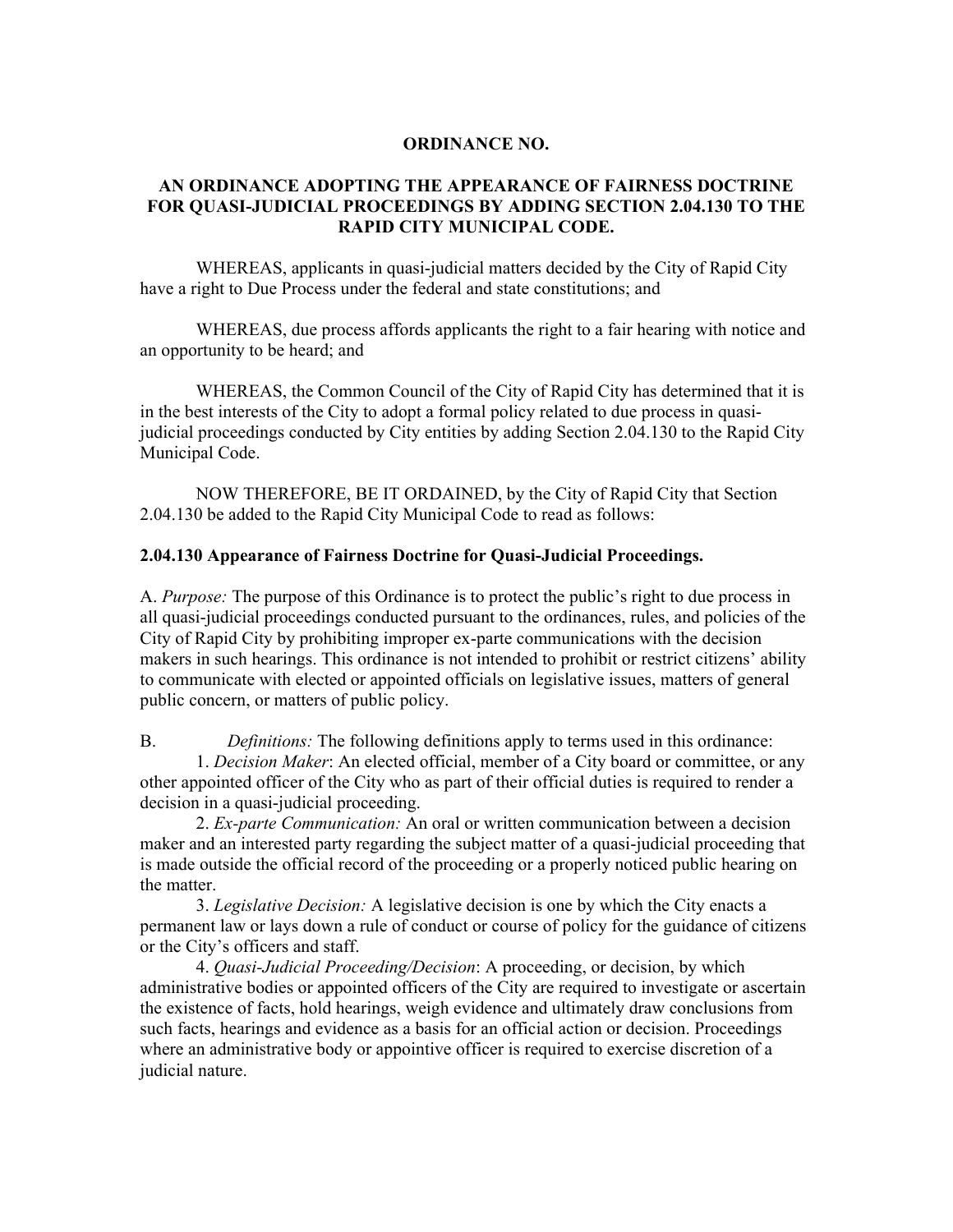C. *Rules Applicable to Quasi-Judicial Proceedings:* It is the policy of the City that all quasi-judicial hearings must be fair. Decision makers in quasi-judicial proceedings should be disinterested and free from bias, or predisposed to the final outcome. While decision makers are presumed to be objective and capable of judging controversies fairly on the basis of their own circumstances, where actual bias or an unacceptable risk of actual bias exists, the decision maker must be disqualified from participating in the proceeding. In order to ensure fairness and the risk of bias or prejudgment the following rules for quasi-judicial proceedings are adopted:

1. These rules apply at the time an application, or appeal, which will initiate a quasijudicial proceeding is filed with the City.

2. There should be no ex-parte communications between a decision maker and City staff, an applicant, members of the public, other elected or appointed officials and any other interested party pertaining to the substance of such application or appeal.

3. All exhibits, pictures, reports, memos, or comments received by the City shall be made part of the official record of the proceeding. All effort shall be made by City staff and the applicant to provide all information to be considered by the decision makers in a quasijudicial proceeding at least five (5) days prior to the hearing. If any comments or information are received or made part of the record with less than five  $(5)$  days' notice, any interested party should be given a reasonable opportunity to respond to, or rebut, such new information.

4. If any ex-parte communication with a decision maker does occur, the decision maker must disclose the substance of such communication to the parties and is **disqualified** from participating in the hearing. If a decision maker fails to disclose the substance of any ex-parte communication prior to the hearing, or on the record at the next public hearing after the communication has occurred, the decision maker shall be disqualified from participating in the proceeding.

5. A decision maker whose communications, statements, or actions regarding an issue or party involved in a quasi-judicial proceeding demonstrates prejudice or an unacceptable risk of bias shall be disqualified from participating in the proceeding. If it appears that a decision maker should be disqualified from participating in a proceeding, but refuses to do so voluntarily, the other members of the board or committee conducting such hearing can by majority vote prohibit such decision maker's further participation in the hearing.

6. If it is later determined that a decision maker should have been disqualified from participating in, or voting on, a matter decided in a quasi-judicial proceeding the remedy will be to invalidate that decision maker's vote.

D. *Exceptions:* The provisions of this section do not apply to legislative decisions and/or proceedings.

CITY OF RAPID CITY

 $\mathcal{L}_\text{max}$  and  $\mathcal{L}_\text{max}$  and  $\mathcal{L}_\text{max}$  and  $\mathcal{L}_\text{max}$ 

Mayor ATTEST:

Finance Officer

(SEAL)